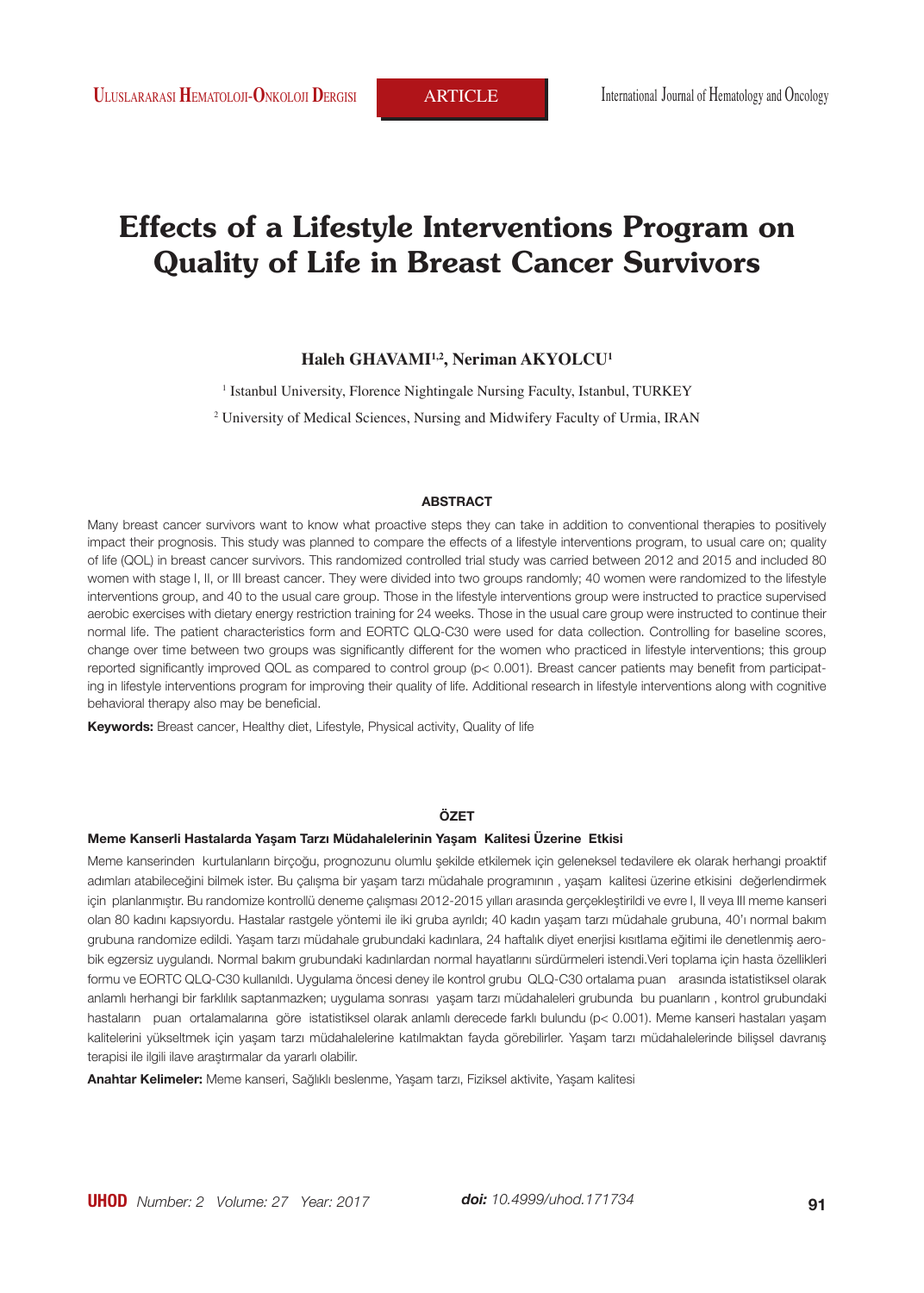# **INTRODUCTION**

Breast cancer is the most common solid malignancy in women aged 20-59 years and the second most common, after lung cancer, in women aged 60 years and older.<sup>1</sup> Breast cancer ranks first among the most commonly seen cancer types in women with an incidence of 41.8% in Turkey. Its incidence rate is 79.5 per 100.000 among the women aged 40 and 44, while it may increase to 127.9 per 100.000 among the women aged 65 and  $68.7$ <sup>2</sup> In general there are two types of breast cancer risk factors: those which can be influenced by a woman herself (e.g., lifestyle) and those which cannot be influenced (e.g., family history). Aspects of nutrition and lifestyle may be largely responsible for the development of common cancers in Western countries, as indicated by the large differences in breast cancer rates in different countries as well as the striking changes in these rates among migrating populations and the rapid changes over time within  $countries.<sup>3</sup>$ 

Breast cancer and its treatments often are associated with adverse effects that can persist for years and decrease health related quality of life (OOL).<sup>4</sup> Recently, besides measurable tumor parameters, the subjective perception regarding quality of life has become an important therapeutic objective. This is true both in the early stages when women seek to participate in everyday life and in the metastatic setting. Many recent major trials have employed QOL as secondary endpoint.<sup>5</sup> On the other hand evidence suggests that lifestyle behaviors such as regular exercise and a healthy diet can improve health-related QOL and relieve symptom problems and mood disturbances 4, but population-based surveys suggest that cancer survivors are less likely than non-cancer populations to practice lifestyle behaviors.<sup>6</sup> Reduced physical activity during cancer treatment can decrease the capacity for physical performance, and activity may be further limited by the late effects of cancer and its treatment in survivors. Breast cancer survivors with lower levels of physical activity have a higher risk for premature death.7 Quality of Life is an area of increasing interest among healthcare practitioners caring for vulnerable populations. QOL measures have been used to direct outcome criteria in breast cancer research, to set healthcare policy, and to help identify problems associated

with disease, medical management, and effectiveness of rehabilitative interventions.8 It has been shown that during the post-acute care stage, cancer survivors may initiate diet, physical activity and other lifestyle changes in an attempt to prevent recurrence or chronic disease or to improve overall health and quality of life<sup>9</sup>, but cancer survivors do not routinely receive counseling by healthcare professionals on lifestyle habits linked to an improved quality of life and prolonged survival, particularly physical activity.10

Accordingly, this study assessed the impact of lifestyle intervention on quality of life (QOL); our primary outcome. We hypothesized that lifestyle interventions program would enhance quality of life relative to those in the control group.

# **PATIENTS AND METHODS**

### **Research Setting and Sample**

The study samples were 80 women that were operated on for breast cancer and completed their chemotherapy or radiation therapy 3-18 months ago in Urmia University of Medical Sciences and Omid Charity Oncology Center, Urmia, Iran. They were divided randomly into two groups: control group and active lifestyle interventions program group. The researcher used a random numbers table to assign participants who met all criteria to either the intervention group or the control group in equal numbers.

# **Details of Power Calculations and Sample Size**

Body weight was chosen as the primary outcome variable for calculation of sample size. Utter et al. (1998) reported 8.1 kg reduction in body weight in obese women following a 12-week lifestyle intervention, incorporating moderate dietary energy restriction in conjunction with exercise.<sup>11</sup> Body weight changed from a baseline  $\pm$  SD level of 89.9 $\pm$  11.7 to 81.8  $\pm$  10.8 kg following the intervention.11 This amount of weight loss is associated with improved physical and psychological health in obese women .<sup>11</sup> On the basis of these data, and taking into account an expected patient drop-out of up to 10% (based on the drop-out rate in our ongoing trial with breast cancer survivors.11 We concluded recruitment of 40 patients for each group could give us 90% power to detect a difference in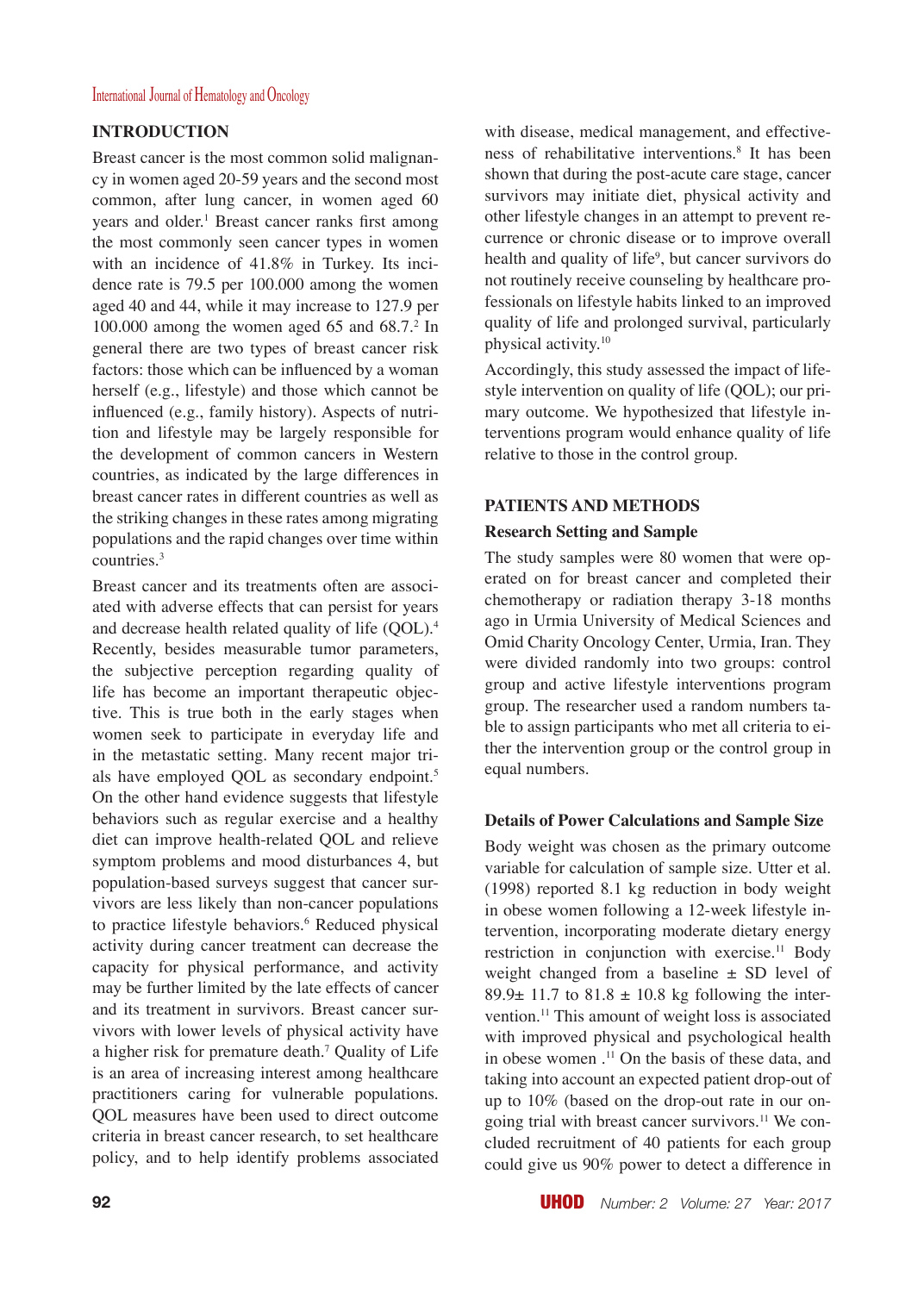body weight of 8 kg at  $\alpha$  level of 0.05. So we registered 80 patients (40 for each group).

*Patient Inclusion Criteria:* a) women with a BMI > 25 and classified as disease stage I-III; b) patients must have completed breast cancer primary treatment (surgery, chemotherapy, radiotherapy) at least three months ago, and not more than 18 months ago; c) patients on (Nolvadex ; Tamoxifen) and other endocrine treatments but not hormone replacement therapy (HRT) will be included; d) patients must be willing and able to attend supervised exercise sessions at least 3 times per week for a period of 24 weeks, with the intention of achieving an 80% minimum compliance target for attendance; e) patients must be adults (18 years and above); f) patients must be able to read and write in Persian; g) have a certificate from a cardiologist to participate in exercise sessions.

*Patient Exclusion Criteria:* a) metastatic breast cancer patients and patients with inoperable or active loco-regional disease; b) patients following alternative/complementary diets or taking high dose antioxidant supplement; c) patients with a physical/psychiatric impairment that would seriously impair their physical mobility; d) patients who were suffering from severe nausea, anorexia or other diseases affecting health (e.g. arthritis and multiple sclerosis). e) use of HRT or oral contraceptives within the past four months (HRT is not commonly prescribed in women who are recovering from breast cancer treatment); f) patients who were engaged in exercise at the beginning of study (two or more times per week for at least 30 min per session during the previous 3 months); g) patients who are unable for other reasons to continue to participate in research.

#### **Data Collection and Instruments**

Data were obtained from the patient information form and EORTC QLQ-C30 (version 3.0) questionnaire. All patients in case and control groups were asked to complete these questionnaires before and after the intervention. The patient information form was researcher-made form.

The EORTC (European Organization of Research and Treatment for Cancer) QLQ-C30 version 3.0 is a 30-item core cancer-specific questionnaire measuring QOL in cancer patients 12 and incorporates five functional scales; physical (PF), role (RF), cognitive (CF), emotional (EF) and social (SF), three symptom scales for fatigue, pain and nausea/ vomiting, a global health QOL scale, and several single items for the perceived financial impact of disease and treatment and for the assessment of additional symptoms such as dyspnoea, appetite loss, sleep disturbance, constipation and diarrhea, which are commonly reported by cancer patients. All items were scored on 4-point Likert scales ranging from 1 (not at all) to 4 (very much). As an exception, item 29 and 30 in the global health QOL subscale were scored on a modified 7-point linear analogue scale.12 The Persian Version of the QOL-C30 that was developed by Montazeri et al. in 1999 13 was used in this study. The scoring of the EORTC QLQ-C30 was performed according to the EORTC scoring manual.<sup>12</sup> The content validity of the Persian version of EORTC QLQC30 and its reliability were calculated (Cronbach's alpha coefficient,  $r =$ 0.90).13 In our study of the EORTC QLQC30 scale, Cronbach's alpha reliability coefficient  $(\alpha)$  in the first measurement was 0.758, and it was calculated as 0.768 in the last measurement.

### **Ethical Considerations and Procedures**

The study was approved by the administration of the Istanbul University Institute of Health Sciences and Urmia University of Medical Sciences. Participants were informed of the study, and consents were obtained.

Then a total of 80 women (according to the sample acceptance and Rejection Criteria of study) were randomized to the active lifestyle interventions group and to the control group. The patients in the control group were instructed to continue normal activities. Patients in the lifestyle interventions group were instructed to the following manipulations.

*Supervised aerobic exercise:* Patients randomized to the active lifestyle interventions attended moderate-intensity aerobic exercise sessions on three to five days per week for a period of 24 weeks under the supervision of researcher and an exercise coach.

To account for differences in daily patterns of fatigue and to minimize attrition, patients were offered different times to choose from, including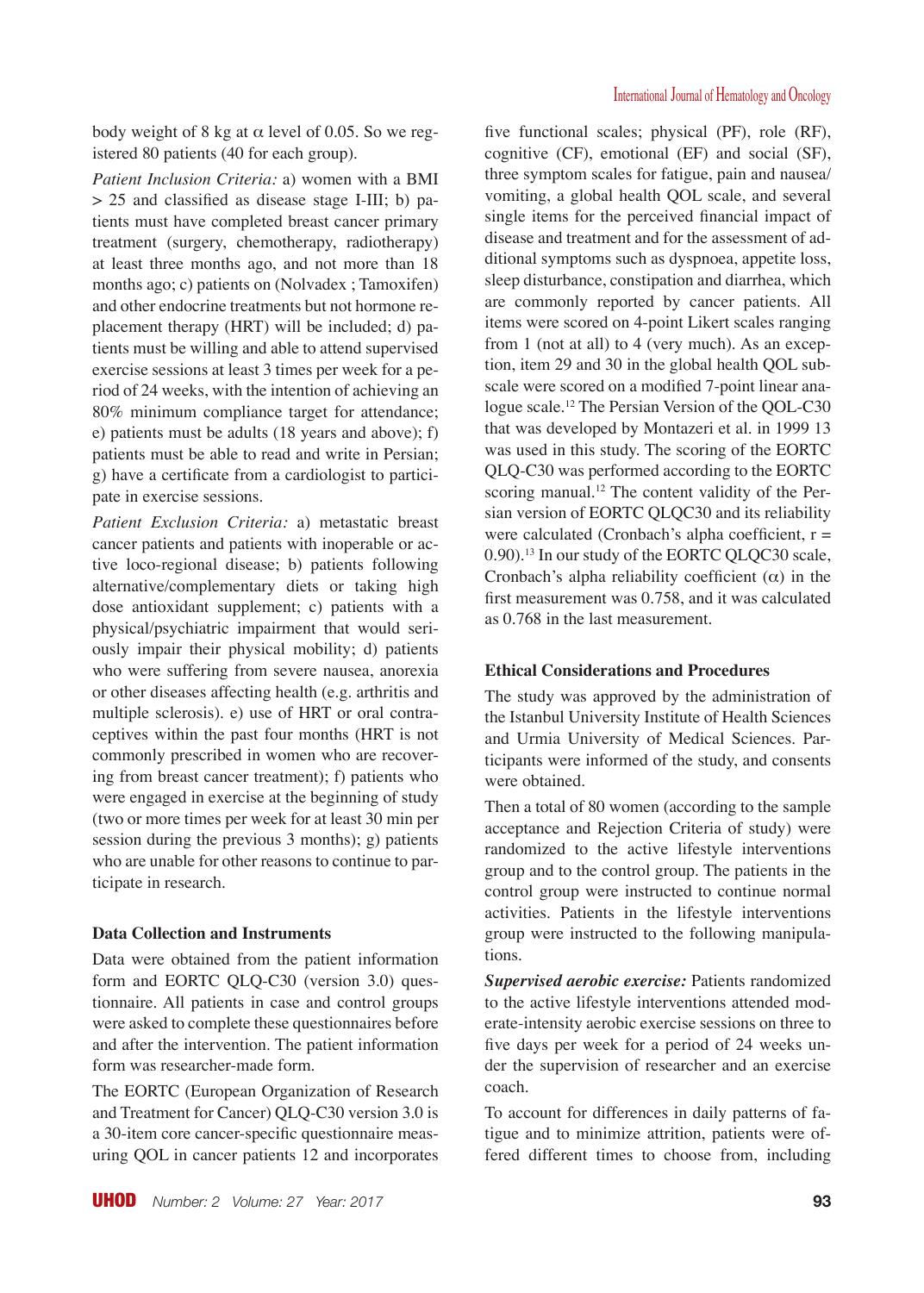weekends. Patients were encouraged to attend five supervised sessions each week and had to try to attend at least three of the sessions. Patients not able to attend five supervised sessions were counseled on how they could fit an extra 1-2 home/community-based exercise sessions into their weekly routine. Supervised exercise was performed in groups of up to fifteen participants in an exercise room that contained a variety of aerobic exercise equipment. Each session comprised a 10-minute warm-up period (involving light aerobic exercise and a gentle range of motion exercises), 30 minutes of aerobic exercise at an intensity of 70%-85% heart rate reserve, and a 10-minute cool-down period involving lower intensity aerobic exercise and some light stretching. Patients were also offered a range of aerobic exercise modalities at these sessions (e.g. stepping, cycling, & walking/jogging) to promote enjoyment and to aid compliance with the program. Patients were encouraged to use their preferred exercise mode to strengthen the possibility they would maintain a physically active lifestyle when the supervised exercise program had been completed. The exercise therapy sessions used a variety of positive attitudes and experiences for promoting exercise adherence.

*Dietary energy restriction:* Patients randomized to active lifestyle intervention received individualized healthy eating dietary advice and written information. The focus of the verbal advice was on reducing the patient's total daily calorie intake to 600 kcal below their calculated energy requirements. Individual energy requirements were estimated from formulae of basal metabolic rate and physical activity level. The aim of this strategy was to induce a steady weight loss of up to 0.5 kg each week. In addition, the overall quality of the diet was examined with a view to (i) reducing the dietary intake of fat to  $\sim$ 25% of the total calories, (ii) eating at least 5 portions of fruit and vegetables a day, (iii) increasing the intake of fiber and reducing refined carbohydrates. Once a week, patients met with the researcher who discussed their individual diet diaries with them and identified ways which they could further improve their nutritional intake.

# **Statistical Analysis**

SPSS (Statistical Package for Social Sciences) software for Windows 17.0 was used for statistical analysis. Numbers shown as a percentage and

average for identifying characteristics of patients, Mann-Whitney U and chi-square tests were used for evaluating the statistical significance in sociodemographic data, disease characteristics, QLQ-C30 scores between the experimental and control groups before and after the study. Results were accepted at the confidence interval of 95% and the statistical significance level of p< 0.05.

# **RESULTS**

## **Demographic or Medical Characteristics**

 Patients included in the study were compared to each other regarding variables such as age, marital status, education level, employment status, number of children, lactation number, duration of breastfeeding, comorbidities, other medication use, surgical procedures applied to the breast, chemotherapy, radiotherapy, use of Tamoxifen, and duration of Tamoxifen use that might affect the results of the research. No baseline differences existed between the two groups for either demographic or medical characteristics and groups were similar together (p> 0.05, Tables 1, 2).

# **Quality of Life (QLQ-C30)**

No baseline differences existed between the two groups for the mean of QLQ-C30 subscale scores (p> 0.05) before the study, but the differences in physical functioning, emotional functioning, role function, cognitive functions, social function, global health status /QOL, pain, nausea vomiting, fatigue, dyspnea, insomnia, appetite loss, constipation, diarrhea and financial difficulties, subscale scores between the two groups of study were statistically significant (p< 0.001) after the intervention. These results showed significantly better symptom relief, functional and global health status in the lifestyle intervention group than in the control group after the intervention (Table 3).

# **Limitations**

As one of the main limitations in the field of nutritional science is that food and nutrients are not consumed in isolation and, from an epidemiological point of view, form a complex network of correlated influences. Therefore, it is difficult to study dietary patterns, which simultaneously reflect these exposures<sup>14</sup>, so one of the limitations of our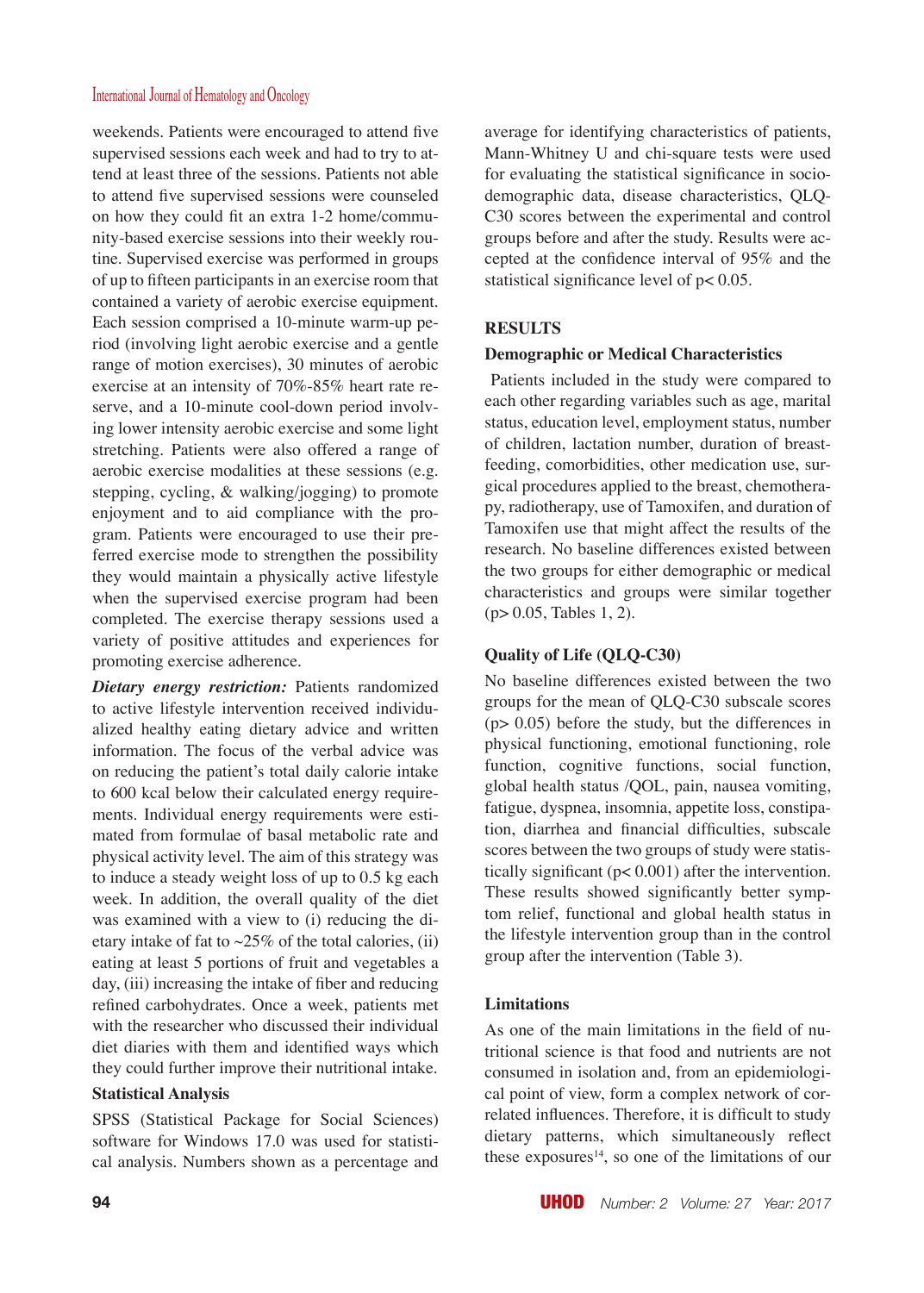| <b>Characteristics</b>                | Total ( $n = 80$ ) | Active Lifestyle<br>Intervention ( $n = 40$ ) | Control (n= 40)  |          |                |      |             |       |
|---------------------------------------|--------------------|-----------------------------------------------|------------------|----------|----------------|------|-------------|-------|
|                                       | n                  | $\%$                                          | $\mathsf{n}$     | $\%$     | $\mathsf{n}$   | $\%$ | $\chi^2$ /z | p     |
| Age (Mean $\pm$ SD)<br>Marital status | 48.99±9.42         | 48.75±9.49                                    | $49.23 \pm 9.46$ | $-0.236$ | 0.813          |      |             | 1.000 |
| Single                                | 3                  | 3.8                                           | $\overline{2}$   | 5.0      | $\mathbf{1}$   | 2.5  |             |       |
| Married                               | 77                 | 96.2                                          | 38               | 95.0     | 39             | 97.5 |             |       |
| Level of education                    |                    |                                               |                  |          |                |      | 0.195       | 0.978 |
| Primary                               | 19                 | 23.7                                          | $\hbox{9}$       | 22.5     | 10             | 25.0 |             |       |
| Secondary school                      | $\overline{7}$     | 8.8                                           | $\overline{4}$   | 10.0     | 3              | 7.5  |             |       |
| High school                           | 40                 | 50.0                                          | 20               | 50.0     | 20             | 50.0 |             |       |
| Greater than high school              | 14                 | 17.5                                          | $\overline{7}$   | 17.5     | $\overline{7}$ | 17.5 |             |       |
| <b>Working Status</b>                 |                    |                                               |                  |          |                |      | 0.063       | 0.802 |
| House wife                            | 58                 | 72.5                                          | 30               | 75.0     | 28             | 70.0 |             |       |
| Employee                              | 22                 | 27.5                                          | 10               | 25.0     | 12             | 30.0 |             |       |
| Child having                          |                    |                                               |                  |          |                |      |             | 0.675 |
| Yes                                   | 74                 | 92.5                                          | 36               | 90.0     | 38             | 95.0 |             |       |
| <b>No</b>                             | 6                  | 7.5                                           | $\overline{4}$   | 10.0     | $\mathbf{2}$   | 5.0  |             |       |
| Number of children<br>(mean $\pm$ SD) | $2.57 + 1.40$      | $2.58 + 1.34$                                 | $2.55 \pm 1.46$  | $-0.192$ | 0.848          |      |             |       |
| Lactation ( $n = 74$ )                |                    |                                               |                  |          |                |      |             | 1.000 |
| Yes                                   | 68                 | 91.9                                          | 33               | 91.7     | 35             | 92.1 |             |       |
| <b>No</b>                             | 6                  | 8.1                                           | 3                | 8.3      | 3              | 7.9  |             |       |
| Lact. period(mean $\pm$ SD)           | 39.92±28.71        | 42.11±30.91                                   | 37.84±26.72      | $-0.440$ | 0.660          |      |             |       |
| Comorbidity                           |                    |                                               |                  |          |                |      | 0.000       | 1.000 |
| Yes (HTN)                             | 27                 | 33.8                                          | 14               | 35.0     | 13             | 32.5 |             |       |
| <b>No</b>                             | 53                 | 66.3                                          | 26               | 65.0     | 27             | 67.5 |             |       |

**Table 1.** Socio-demographic characteristics by group (n= 80)

study should be noted in interpreting outcomes of our trial. Also it is important to note other limitations of this study such as relatively a small sample size, program location, scheduling conflicts, and transportation. Our ability to achieve statistically significant results at the 6-month assessment periods was limited by the small sample size of study participants. The limitation of enrolling patients from two institutions also contributed to the small study population, as many eligible patients could not participate in the exercise program due to location, transportation limitations, and conflicts in schedule.

In the future, additional research should address some of the limitations of this study by evaluating the impact and sustainability of a more comprehensive lifestyle intervention program that incorporates both exercise and nutrition in a larger multi-institutional population.

# **DISCUSSION**

This randomized controlled trial study was planned to compare the effects of a lifestyle interventions program, to usual care on; quality of life (QOL) in breast cancer survivors. Our study findings support our priori hypothesis that lifestyle interventions among women with breast cancer can improve their quality of life.

Numerous studies have indicated that exercise during and after cancer therapy can improve physical functioning, QOL, and cancer-related fatigue in cancer survivors.15-19

Kim et al.4 in 2011, investigated the feasibility and preliminary effects of a simultaneous stagematched exercise and diet (SSED) intervention in breast cancer survivors through a randomized, controlled trial in South Korea. Their samples were 45 women with breast cancer who completed their cancer therapy. Participants were assigned to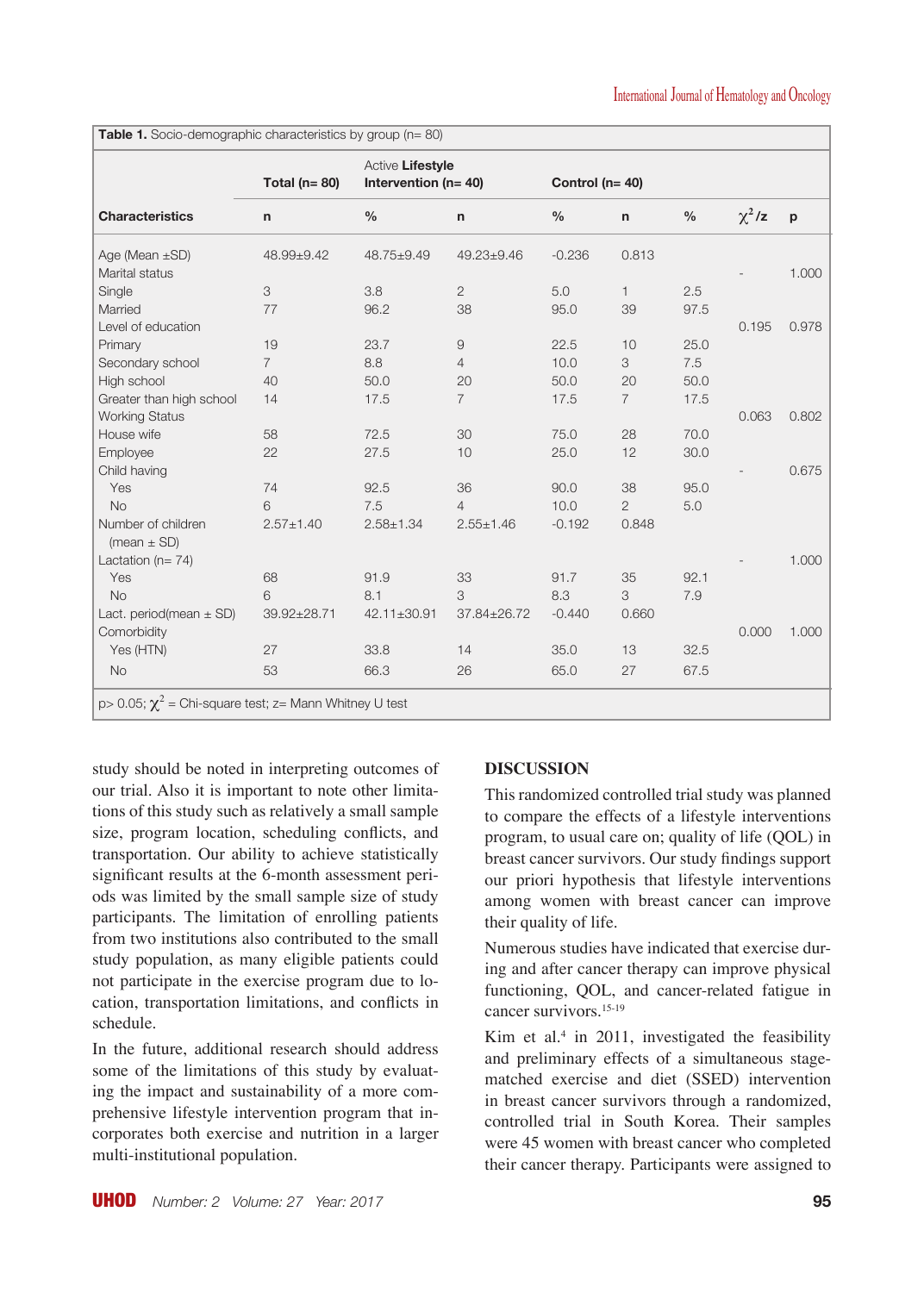|                           | Total ( $n = 80$ ) | <b>Active Lifestyle</b><br>Intervention ( $n = 40$ ) | <b>Control</b><br>$(n=40)$ |                          |                     |  |  |
|---------------------------|--------------------|------------------------------------------------------|----------------------------|--------------------------|---------------------|--|--|
| <b>Characteristics</b>    | $n$ (%)            | $n$ (%)                                              | $n$ (%)                    | $\chi^2$                 | p<br>0.241<br>1.000 |  |  |
| Surgery type              |                    |                                                      |                            |                          |                     |  |  |
| Mastectomy                | 77 (96.3)          | 37(92.5)                                             | 40 (100.0)                 |                          |                     |  |  |
| Breast-conserving surgery | 3(3.8)             | 3(7.5)                                               | 0(0.0)                     |                          |                     |  |  |
| Chemotherapy              |                    |                                                      |                            |                          |                     |  |  |
| Yes                       | 80 (100.0)         | 40 (100.0)                                           | 40 (100.0)                 |                          |                     |  |  |
| Radiotherapi              |                    |                                                      |                            |                          |                     |  |  |
| Yes                       | 80 (100.0)         | 40 (100.0)                                           | 40 (100.0)                 | $\overline{\phantom{a}}$ |                     |  |  |
| Tamoksifen using          |                    |                                                      |                            | 0.000                    |                     |  |  |
| Yes                       | 46 (57.5)          | 23(57.5)                                             | 23(57.5)                   |                          |                     |  |  |
| <b>No</b>                 | 34(42.5)           | 17(42.5)                                             | 17(42.5)                   |                          |                     |  |  |

the SSED intervention group (n= 23) or a control group (n= 22). Participants in the SSED group received a 12-week individualized intervention promoting prescribed exercise and a balanced diet through stage-matched telephone counseling and a workbook. Main research variables were: Program feasibility, behavioral outcomes (stage of motivational readiness for exercise and diet, physical activity, and diet quality), and quality-of-life (QOL) outcomes (functioning and global QOL, fatigue, anxiety, and depression).Their results showed that; participant evaluations of the SSED intervention indicated that it was feasible and acceptable. All women felt that the overall intervention contents were appropriate, and 95% believed that the intervention helped to promote healthy behaviors. Objective data also supported the SSED intervention's feasibility (i.e., 91% completed the trial and 100% of intervention calls were received). When compared to control, the SSED intervention group showed significantly greater improvement in motivational readiness for exercise and diet, emotional functioning, fatigue, and depression. They concluded; preliminary results suggest that the SSED intervention delivered via telephone counseling and workbook is feasible and beneficial for positive behavioral and QOL outcomes.4 Results of our study were consistent with the results of this study on improving quality of life.

Another consistent research with our study carried out by Mohammadi et al. 20 in 2013; aimed to determine association between healthy eating habits and physical activity with quality of life among Iranian breast cancer survivors. A total of 100 Iranian women, aged between 32 to 61 years were recruited to participate in this cross-sectional study. Eating practices were evaluated by a modified questionnaire from the Women's Healthy Eating and Living (WHEL) study. Physical activity was assessed using the International Physical Activity Questionnaire (IPAQ). EORTC QLQ-C30/+BR-23 were applied to determine quality of life. Approximately 29% of the cancer survivors were categorized as having healthy eating practices, 34% had moderate eating practices and 37% had poor eating practices based on nutrition guidelines. The study found positive changes in the decreased intake of fast foods (90%), red meat (70%) and increased intake of fruits (85%) and vegetables (78%). Generally, breast cancer survivors with healthy eating practices had better global quality of life, social, emotional, cognitive and role functions. Results showed that only 12 women (12%) met the criteria for regular vigorous exercise, 22% had regular moderate-intensity exercise while the majority (65%) had low-intensity physical activity. They concluded; breast cancer survivors with higher level of physical activity had better emotional and cognitive functions. Healthy eating practices and physical activity could improve quality of life of cancer survivors.20 Our samples were Iranian breast cancer survivors too, also our intervention improved EORTC QLQ-C30 .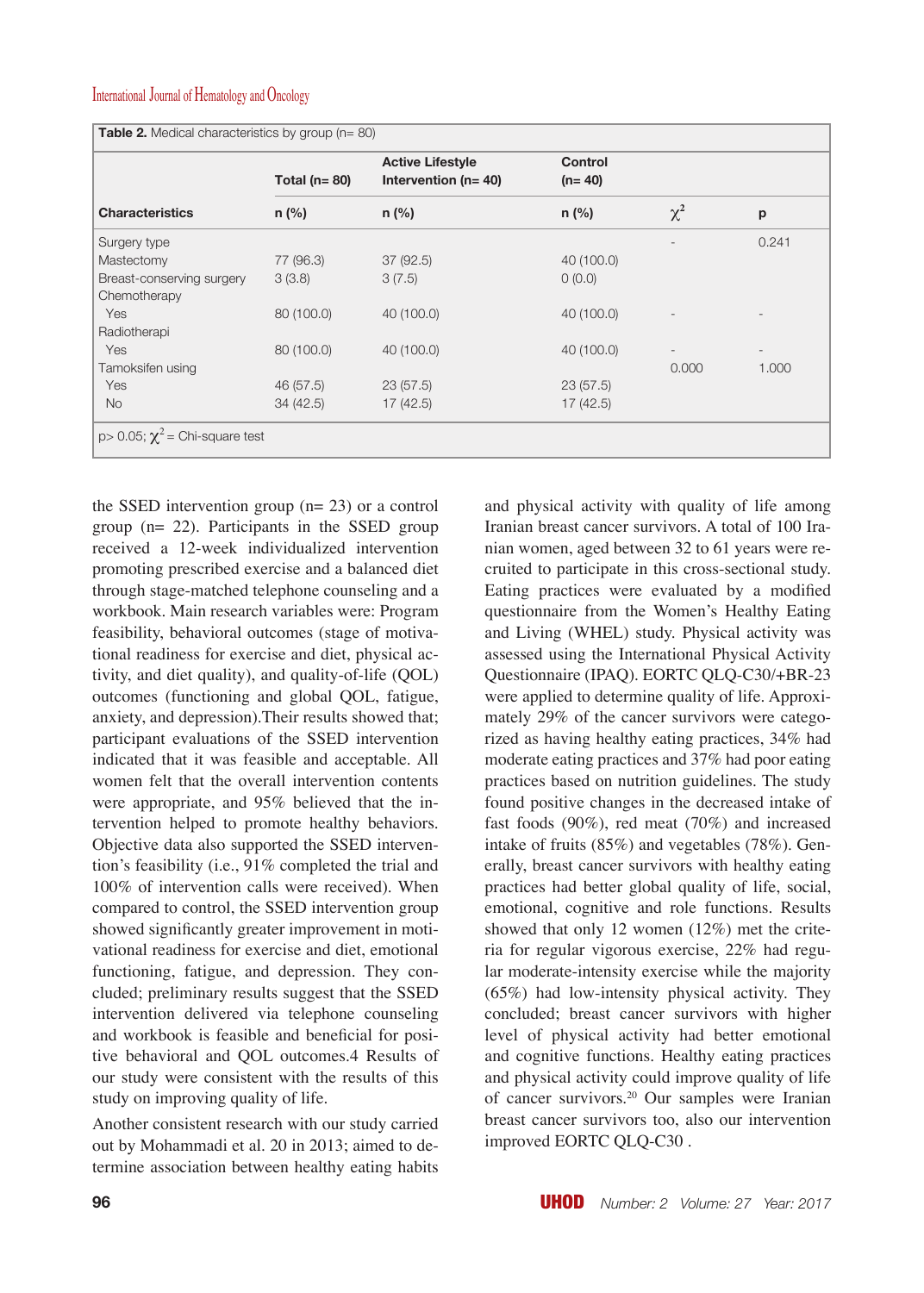| <b>Functional scales</b>                       | Group                 | <b>Before intervention</b> |           |                           |       | After intervention |           |                           |            |
|------------------------------------------------|-----------------------|----------------------------|-----------|---------------------------|-------|--------------------|-----------|---------------------------|------------|
|                                                |                       | Mean                       | <b>SD</b> | $\mathsf{z}^{\mathsf{a}}$ | p     | Mean               | <b>SD</b> | $\mathsf{z}^{\mathsf{a}}$ | p          |
| Global health status / QoL intervention (n=40) |                       | 57.50                      | 15.19     | $-0.044$                  | 0.965 | 91.25              | 8.00      | $-7.429$                  | $< 0.001*$ |
|                                                | Control (n=40)        | 57.49                      | 15.19     |                           |       | 57.28              | 14.01     |                           |            |
| Physical functioning                           | intervention (n=40)   | 67.16                      | 15.57     | $-0.142$                  | 0.887 | 93.00              | 5.00      | $-6.519$                  | $< 0.001*$ |
|                                                | Control $(n=40)$      | 67.50                      | 15.78     |                           |       | 72.00              | 17.49     |                           |            |
| Role functioning                               | intervention (n=40)   | 75.00                      | 26.42     | $-0.377$                  | 0.706 | 97.08              | 6.41      | $-4.541$                  | $< 0.001*$ |
|                                                | Control $(n=40)$      | 74.58                      | 24.16     |                           |       | 81.66              | 19.54     |                           |            |
| Emotional functioning                          | intervention (n=40)   | 58.36                      | 26.67     | $-0.503$                  | 0.615 | 87.91              | 14.49     | $-4.495$                  | $< 0.001*$ |
|                                                | Control (n=40)        | 54.20                      | 28.69     |                           |       | 62.91              | 26.48     |                           |            |
| Cognitive functioning                          | intervention $(n=40)$ | 69.58                      | 23.84     | $-0.537$                  | 0.592 | 96.25              | 7.05      | $-5.014$                  | $< 0.001*$ |
|                                                | Control (n=40)        | 73.50                      | 18.33     |                           |       | 78.50              | 18.83     |                           |            |
| Social functioning                             | intervention (n=40)   | 65.41                      | 27.58     | $-1.425$                  | 0.154 | 92.08              | 13.07     | $-4.814$                  | $< 0.001*$ |
|                                                | Control $(n=40)$      | 57.50                      | 25.30     |                           |       | 65.00              | 26.64     |                           |            |
| Symptom scales / items Group                   |                       | Mean                       | <b>SD</b> | $\mathbf{z}^{\mathrm{a}}$ | p     | Mean               | <b>SD</b> | $z^a$                     | p          |
| Fatigue                                        | intervention $(n=40)$ | 42.50                      | 23.45     | $-0.226$                  | 0.821 | 3.06               | 5.62      | $-7.067$                  | $< 0.001*$ |
|                                                | Control (n=40)        | 43.05                      | 22.95     |                           |       | 36.66              | 21.23     |                           |            |
| Nausea and vomiting                            | intervention $(n=40)$ | 14.58                      | 19.68     | $-0.399$                  | 0.69  | 1.65               | 5.02      | $-3.942$                  | $< 0.001*$ |
|                                                | Control (n=40)        | 15.83                      | 19.59     |                           |       | 12.50              | 14.49     |                           |            |
| Pain                                           | intervention $(n=40)$ | 40.41                      | 24.72     | $-0.373$                  | 0.709 | 4.17               | 7.31      | $-6.724$                  | $< 0.001*$ |
|                                                | Control (n=40)        | 42.08                      | 24.16     |                           |       | 37.50              | 22.25     |                           |            |
| Dyspnoea                                       | intervention (n=40)   | 35.83                      | 23.13     | $-0.854$                  | 0.393 | 2.50               | 8.89      | $-4.398$                  | $< 0.001*$ |
|                                                | Control $(n=40)$      | 31.66                      | 23.81     |                           |       | 20.83              | 22.25     |                           |            |
| Insomnia                                       | intervention (n=40)   | 50.00                      | 23.87     | $-0.464$                  | 0.643 | 3.33               | 10.13     | $-7.037$                  | $< 0.001*$ |
|                                                | Control (n=40)        | 52.50                      | 24.91     |                           |       | 43.33              | 22.89     |                           |            |
| Appetite loss                                  | intervention $(n=40)$ | 18.33                      | 19.90     | $-0.313$                  | 0.754 | 0.00               | 0.00      | $-3.73$                   | $< 0.001*$ |
|                                                | Control (n=40)        | 20.00                      | 21.08     |                           |       | 10.00              | 15.47     |                           |            |
| Constipation                                   | intervention (n=40)   | 20.83                      | 22.25     | $-0.602$                  | 0.547 | 2.50               | 8.89      | $-3.836$                  | $< 0.001*$ |
|                                                | Control (n=40)        | 24.16                      | 23.85     |                           |       | 25.00              | 54.30     |                           |            |
| Diarrhoea                                      | intervention (n=40)   | 10.83                      | 23.13     | $-0.401$                  | 0.688 | 0.83               | 5.27      | $-2.909$                  | $< 0.001*$ |
|                                                | Control (n=40)        | 10.83                      | 19.08     |                           |       | 9.17               | 16.86     |                           |            |
| <b>Financial difficulties</b>                  | intervention (n=40)   | 39.16                      | 28.13     | $-0.108$                  | 0.914 | 10.00              | 15.47     | $-3.889$                  | $< 0.001*$ |
|                                                | Control (n=40)        | 38.33                      | 25.65     |                           |       | 31.66              | 26.09     |                           |            |

Phillips and McAuley<sup>21</sup> in 2014 conducted a study entitled; Physical activity and quality of life in breast cancer survivors: the role of self-efficacy and health status. They aimed to longitudinally test a model examining self-efficacy and health status as potential mediators of this relationship. At baseline and 6 months, breast cancer survivors (n= 1527) completed physical activity, self-efficacy, health status, and QOL measures, and a subsample (n= 370) wore an accelerometer. Panel analysis within a covariance modeling framework was used to test the hypothesis that physical activity indirectly influences QOL across time. Their results showed that: The hypothesized model provided a

UHOD *Number: 2 Volume: 27 Year: 2017* **97**

good fit in the full sample ( $\chi^2$  = 409.06; d.f. = 91, p< 0.001; comparative fit index (CFI)= 0.98; standardized root mean residual (SRMR)= 0.04) and the accelerometer subsample ( $\chi^2$  = 320.96, d.f. = 134, p< 0.001; CFI= 0.95; SRMR= 0.05), indicating that physical activity indirectly, via self-efficacy and health status indicators, influences QOL across time. They concluded; physical activity may influence QOL in breast cancer survivors through more proximal, modifiable factors.21 The results of our study were consistent with the results of this study too. Also, the randomized intervention trial of Schmidt et al.<sup>22</sup> (2014) in breast cancer patients indicated a beneficial impact of resistance exercise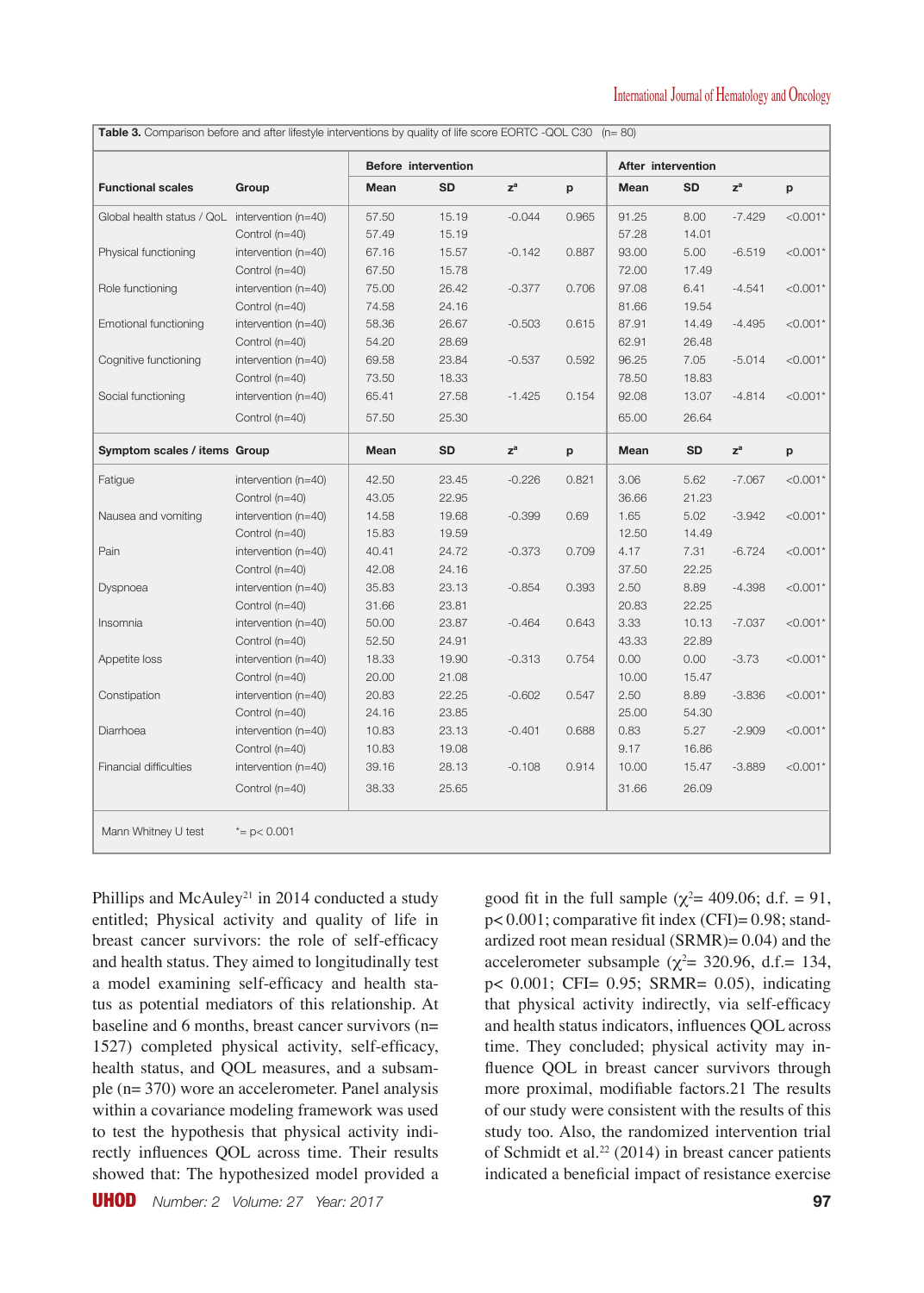during chemotherapy on physical fatigue and quality of life aspects.<sup>22</sup>

Other similar research to our study, carried out by Canário et al.<sup>23</sup> in 2016 .They evaluated the relationship between levels of physical activity, fatigue and quality of life (QOL) in women diagnosed with breast cancer. 215 women between the ages of 40 and 65 years were recruited at a cancer clinic. Physical activity levels were assessed by using the International Physical Activity Questionnaire (IPAQ), fatigue levels by using the revised Piper scale, and QOL by means of EORTC QLQ-C30 and WHOQOL-Bref. Their results showed that; mean scores for QOL were significantly lower among fatigued women (p< 0.001). More active women scored higher on all scales of QOL (EORTC), especially for functional capacity (p< 0.001), compared with the sedentary patients. A significant association was found between level of physical activity and overall QOL (WHOQOL-Bref) for all domains (p<0.001). They concluded: physical activity appears to positively influence fatigue and QOL in women diagnosed with breast cancer.<sup>23</sup>

Saarto et al.<sup>24</sup> in 2012 conducted a randomized trial entitled; effectiveness of a 12-month exercise program on physical performance and quality of life of breast cancer survivors. A total of 573 breast cancer survivors were assessed 12 months after adjuvant treatments by means of a 2 km walk, run test, physical fitness and QOL evaluation (EORTC). Results detected a positive correlation between increased physical activity and improved quality of life.24 Although our interventions duration was 24 weeks, the results of our study were consistent with the results of this study too.

There is one study that its results are in controversy with the results of our study on quality of life (QOL- C30) after applying exercise intervention. In two university hospitals in Copenhagen, Denmark a supervised multimodal exercise intervention (including high and low intensity components that was feasible and could safely be used in patients with various cancers who were receiving adjuvant chemotherapy or treatment for advanced disease) applied for six weeks on 269 patients with cancer; 73 men, 196 women, mean age 47 years (range 20-65) representing 21 diagnoses. Main exclusion criteria were brain or bone metastases. 235 patients completed follow-up. The intervention reduced fatigue and improved vitality, aerobic capacity, muscular strength, physical and functional activity, and emotional wellbeing, but not quality of life.25 In our opinion this negative result may be related to different diagnoses of their samples, or due to their shorter term of intervention than our intervention duration.

Despite the numerous studies on the positive effects of physical activity, findings regarding specific designs and modes of exercise programs are not yet sufficient. In the future, intervention studies need to focus on exercise modes and dosageresponse effects in order to figure out the optimal effect of physical activity on individual goals.<sup>26</sup>

## **Conclusions**

Current study showed that breast cancer patients may improve their quality of life from participating in lifestyle interventions. Also this simple, effective, comfortable, and low-cost lifestyle interventions program for breast cancer survivors may apply to other types of cancer patients. Additional research in lifestyle interventions along with cognitive behavioral therapy also may be beneficial. The results of this study may contribute to the growing body of knowledge supporting the feasibility and effectiveness of lifestyle interventions as a nonpharmacologic option for enhancing health related quality of life in the breast cancer survivors. These findings have important practical implications for future physical activity interventions that aim to both secure physiological improvements and longterm exercise continuation for target groups such as cancer survivors. The current authors feel that the involvement of clinicians closest to the patients is valuable in identifying possible interventions to optimize patient care.

# *Acknowledgements:*

*The authors would like to thank so much the volunteers who accepted to participate in this study, and also Prof. Dr. Nevin KANAN, Prof. Dr. Gülbeyaz CAN, Associate Prof. İkbal ÇAVDAR, Associate Prof. Ayfer ÖZBAŞ and Dr. Mohsen MANSOURI (oncologist) for their valuable suggestions and contributions to this PhD dissertation. Also Mr. Atilla BOZDOGAN deserves special thanks for statistical analysis of this project.*